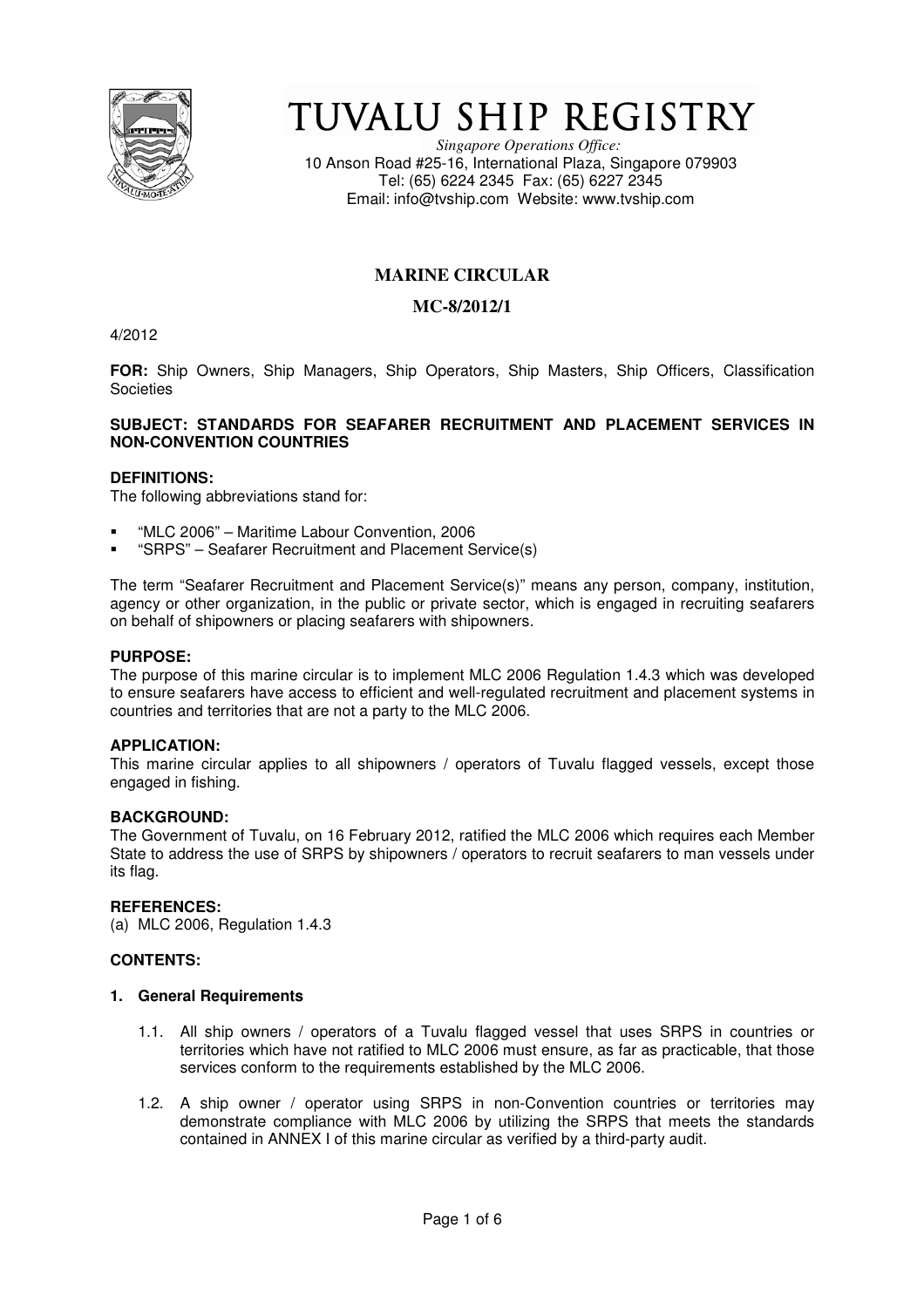1.3. A ship owner / operator must maintain a copy of the SRPS certification ashore in company records.

Yours sincerely,

Deputy Registrar Tuvalu Ship Registry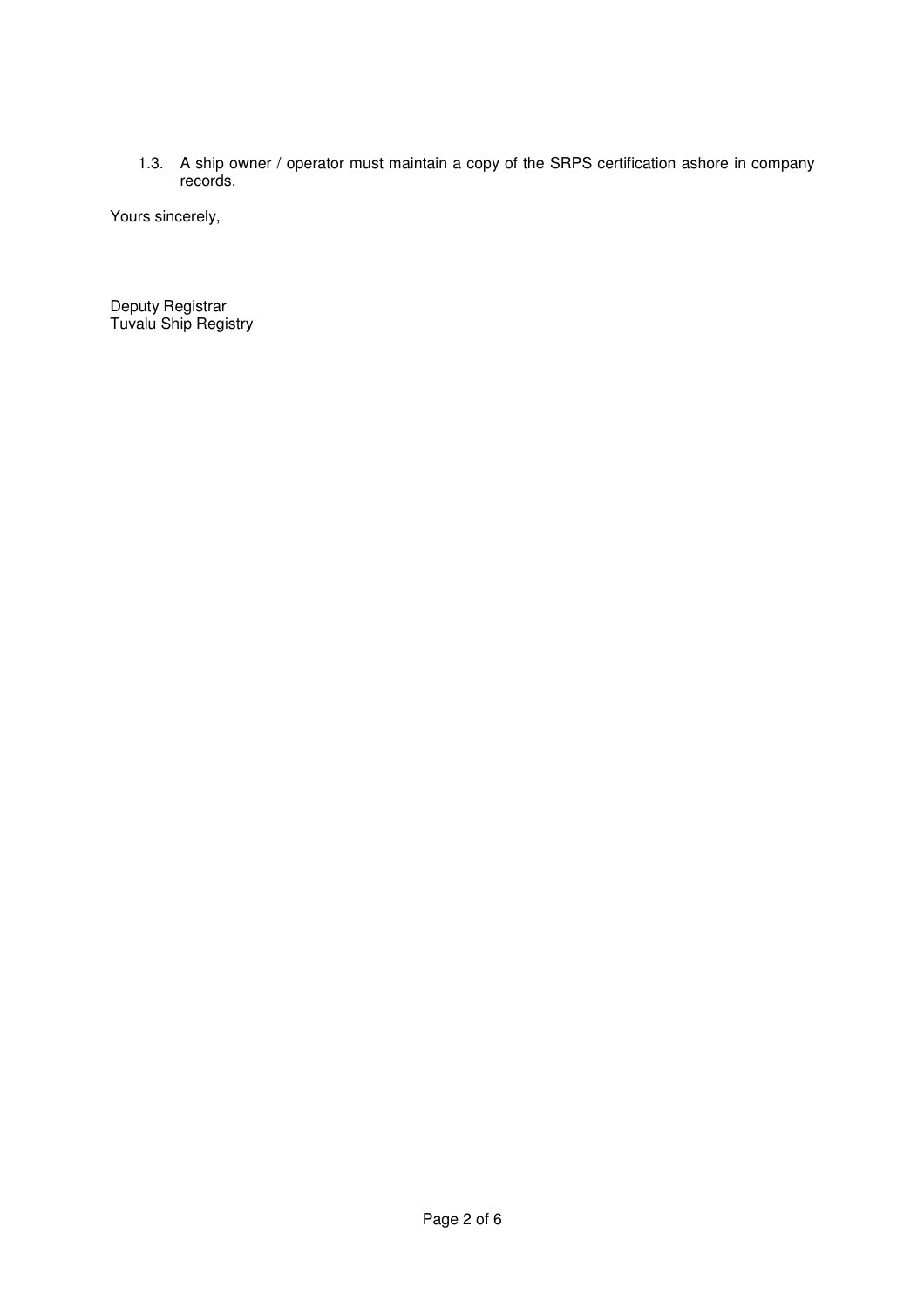## **ANNEX I**

## **Standards to be Applied by Ship Owners / Operators when using SRPS Based in Non-Maritime Labour Convention, 2006 (Convention) Countries or Territories**

Ship owners / operators who use SRPS based in countries or territories in which MLC 2006 does not apply must ensure, as far as practicable, that those services meet the requirements provided below.

#### **1. General**

The SRPS may not use means, mechanisms or lists intended to prevent or deter seafarers from gaining employment for which they are qualified.

#### **2. Fees**

- 2.1. The SRPS may not charge the seafarer directly or indirectly, in whole or in part, any fees or other charges for seafarer recruitment or placement or for providing employment to seafarers, other than the cost of the seafarer obtaining a national statutory medical certificate, the national seafarer's book and a passport or other similar personal travel documents, not including, however, the cost of visas, which shall be borne by the shipowner.
- 2.2. The following should be observed:
	- 2.2.1. The SRPS should issue a statement from its top management that it does not charge the seafarer any fees for seafarer recruitment or placement or for providing employment to seafarers.
	- 2.2.2. The SRPS should clearly publicize costs, if any, which the seafarer will be expected to bear in the recruitment process.

## **3. Data Register**

- 3.1. The SRPS should maintain an up-to-date register, available for inspection, of seafarers recruited or placed. The following guidelines to be observed:
	- 3.1.1. The SRPS should maintain full and complete records of the seafarers covered by its recruitment and placement system while keeping in mind the right to privacy and the need to protect confidentiality. These records should include, but should not be limited to:
		- 3.1.1.1. the seafarers' qualifications;
		- 3.1.1.2. record of employment;
		- 3.1.1.3. personal data relevant to employment; and
		- 3.1.1.4. medical data relevant to employment.
	- 3.1.2. The SRPS should ensure that requests for information or advice by families of seafarers while the seafarers are at sea are dealt with promptly and sympathetically and at no cost.
	- 3.1.3. The RPS should maintain up-to-date lists of the ships for which they provide seafarers and ensure that there is a means by which the agency can be contacted in an emergency at all hours (i.e. 24 hrs contact number).

## **4. Age Limit**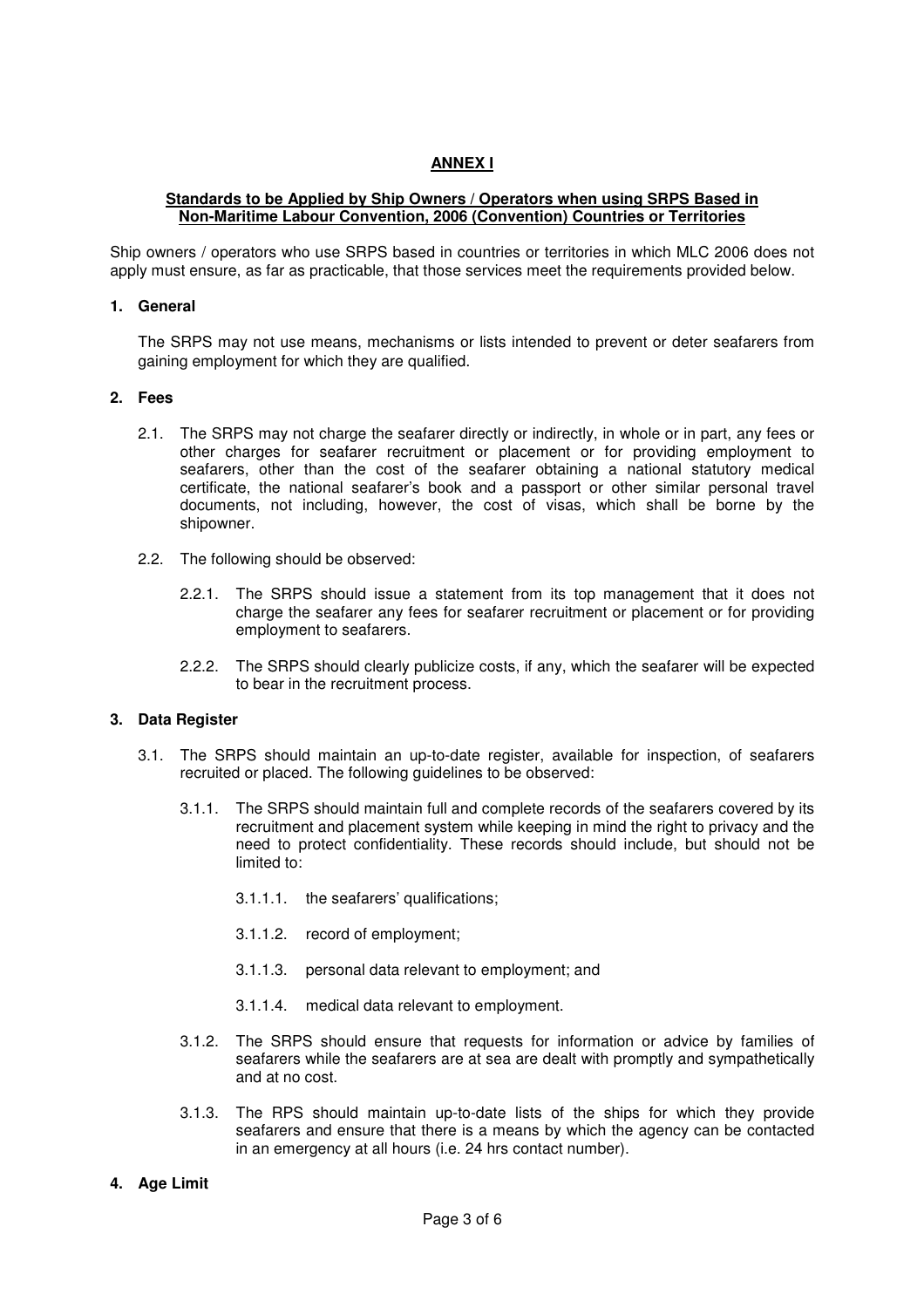The SRPS must prohibit the engagement or work on board a ship of any person under the age of 16 and of any person under the age of 18 for engagement or work as a ship's cook.

#### **5. Rights and Duties of Seafarers**

The SRPS must inform seafarers of their rights and duties under their employment agreements before signing. This should include advising the seafarer of any particular conditions applicable to the job for which they are to be engaged and of the particular ship owner's policies relating to their employment.

## **6. Employment Agreements**

- 6.1. Seafarer employment agreements must be in accordance with applicable laws and regulations as well as any collective bargaining agreement that forms part of the employment agreement.
- 6.2. The SRPS must verify that labour conditions on ships where seafarers are placed are in conformity with applicable collective bargaining agreements concluded between a ship owner and a representative seafarers' organization, and, as a matter of policy, supply seafarers only to shipowners that offer terms and conditions of employment to seafarers which comply with applicable laws or regulations or collective agreements.
- 6.3. Employment agreements, at a minimum, must contain the following:
	- 6.3.1. The seafarer's full name, date of birth or age, and birthplace;
	- 6.3.2. The ship owner's name and address;
	- 6.3.3. The place where and date when the seafarer's employment agreement is entered into;
	- 6.3.4. The capacity in which the seafarer is to be employed;
	- 6.3.5. The amount of the seafarer's wages or, where applicable, the formula used for calculating them;
	- 6.3.6. The amount of paid annual leave or, where applicable, the formula used for calculating it;
	- 6.3.7. The termination of the agreement and the conditions thereof, including:
		- 6.3.7.1. if the agreement has been made for an indefinite period, the conditions entitling either party to terminate the agreement, as well as the required notice period (which shall not be less for the ship owner than for the seafarer);
		- 6.3.7.2. if the agreement has been made for a definite period, the date fixed for the termination of the agreement; and
		- 6.3.7.3. if the agreement has been made for a voyage, the port of destination and the time period for discharge of the seafarer after completion of the voyage.
	- 6.3.8. The health and pension benefits to be provided to the seafarer by the ship owner;
	- 6.3.9. The seafarer's entitlement to repatriation;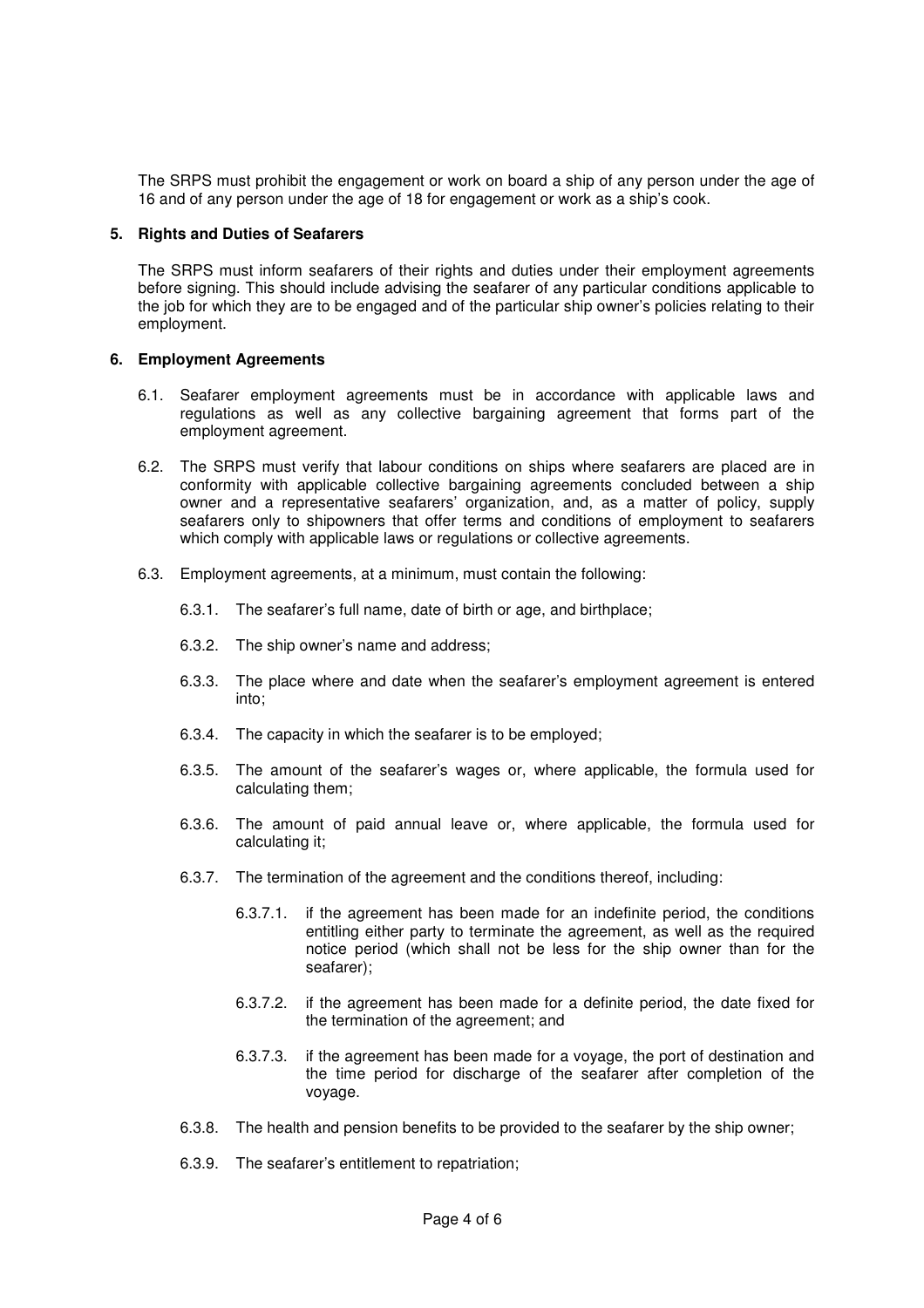- 6.3.10. Reference to a collective bargaining agreement, if applicable; and
- 6.3.11. Any other particulars which national law may require.
- 6.4. The SRPS must make proper arrangements for seafarers to examine their employment agreements before and after they are signed.
- 6.5. Seafarers must be provided with a signed copy of the agreement.

## **7. Qualifications**

The SRPS shall not recruit or place seafarers to work on a ship unless they are trained or certified as competent or otherwise found qualified to perform their duties and have successfully completed training for personal safety on board ship. In general, the seafarer must hold the documents necessary for the job concerned.

#### **8. Medical Certificate**

- 8.1. Prior to beginning work on a ship, seafarers must hold a valid medical certificate attesting that they are medically fit to perform the duties they are to carry out at sea.
- 8.2. Practitioners shall have full professional independence in exercising their medical judgment when carrying out medical examination procedures.
- 8.3. The medical certificate must be issued by a duly qualified medical practitioner or, in the case of a certificate solely concerning eyesight, by a person recognized by the government of country, where the eyesight test was taken, as qualified to issue such a certificate.

#### **9. Capability of Ship owners**

The SRPS must, as far as practicable, ensure that the ship owner has the capability to protect seafarers from being stranded in a foreign port.

#### **10. Complaints**

The SRPS must examine and respond to any complaint arising from their activities and advise the Tuvalu Ship Registry of any unresolved complaint.

#### **11. Compensation for Monetary Loss**

The SRPS must establish a system of protection by way of insurance or other equivalent appropriate measures to compensate seafarers for monetary loss that they may incur as a result of the failure of the agency or the relevant shipowner under the seafarer's employment agreement to meet its obligations to the seafarer.

#### **12. Employment on Non-Convention Ships**

The SRPS should, in so far as practicable, advise seafarers on the possible problems of signing on a ship that flies the flag of a State which has not ratified the MLC 2006 unless the SRPS is satisfied that standards equivalent to those contained in the MLC 2006 are being applied.

#### **13. Prevention of Exploitation**

- 13.1. The SRPS must have procedures in place to:
	- 13.1.1. ensure that seafarers are not subject to exploitation with regards to the offer of engagement on a particular ship or by particular companies; and